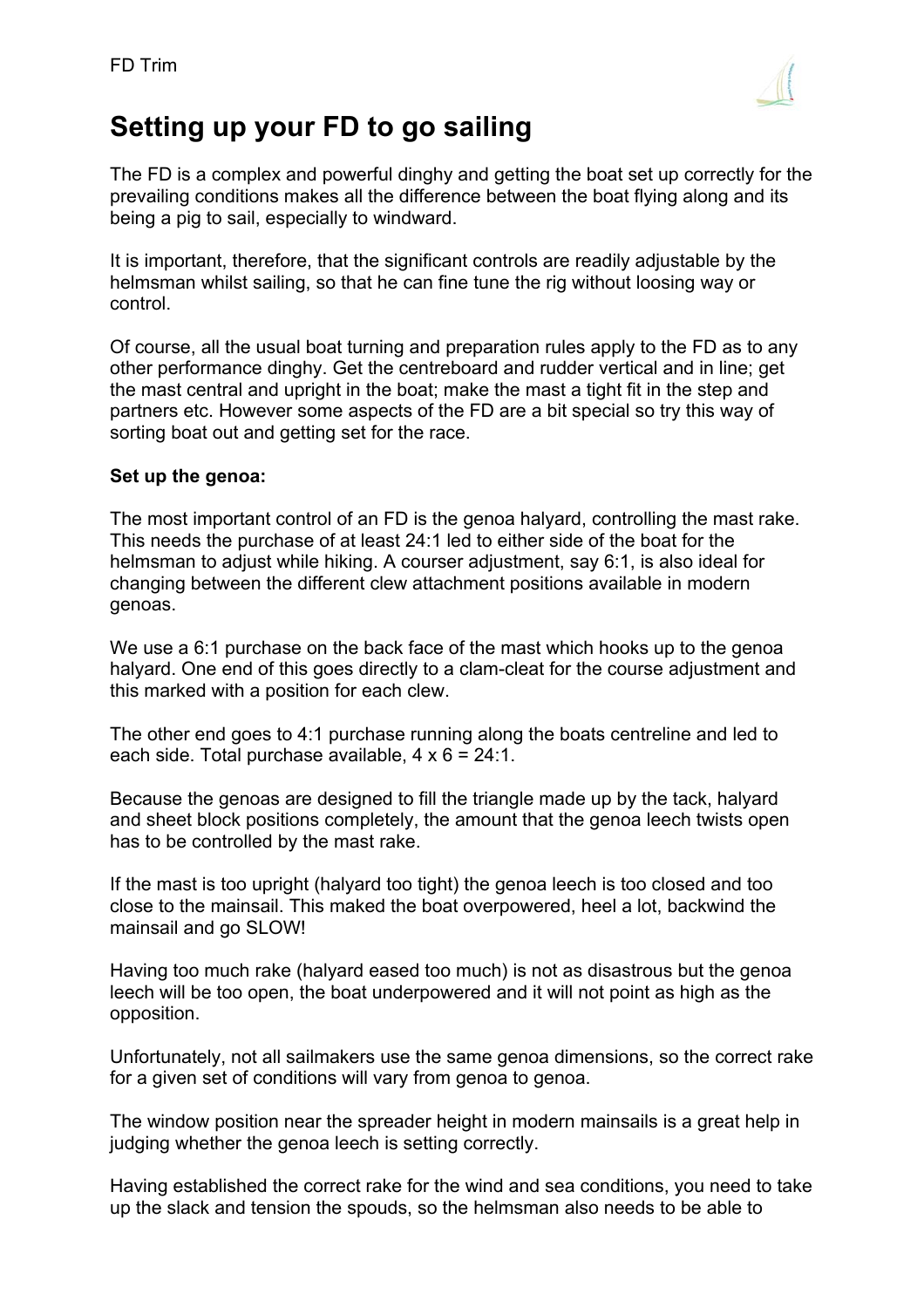

adjust these from his steering position. Again a total of 24:1 purchase led to each side seems to be about right.

Exactly how much spoud tension is required will depend on the mast and sails that are being used. Of course, you should also remember that the older boats cannot withstand the tensions used on some of the modern ones. At least take up the slack that you can see in the leeward spoud when sailing to windward.

Genoas with a very fine angle of attach at the luff need no more than this, but fuller fronted sails may need quite a lot more spoud tension if you are not going to lose pointing ability. Vogel Meier, Lucas and Velus Ullman genoas tend to fit in the first group, whilst Hyde, Diamond and Dan generally need more tension.

# Choosing the Clew Position

Which clew to use depends of the wind strength. There is no doubt that raking the whole rig aft more as the wind gets stronger IS FAST! Of course, having chosen the clew position, you then have to adjust the rake further to set up the correct amount of genoa leech twist, with the sheets attached at that point.

When you change from one clew to another, the fore and aft position of the centreboard and the lower spoud tension, in particular will also need to be altered.

If the centreboard position is wrong the boat will be unbalanced and hard to steer. Forgetting to adjust the lowers will either allow the mast to bend too much or could invert it, either of which could lead to a broken mast!

As a rough guide use: Clew  $1 - 0$  to 12 knots Clew  $2 - 10$  to 16 knots Clew  $3 - 15$  to 20 knots Clew  $4 - 20$ + knots

Modern boats do have some vertical adjustment for the genoa sheet turning blocks. These enable a certain amount of adjustment of the genoa leech without altering mast rake. This can be very useful in gusty conditions so that the boat can be set up with maximum power for the lulls and the genoa leads eased up comparatively easily in the gusts.

When up they also enable the rig to be set more upright in the lightest winds, which again seems to be faster and to give the helmsman a bit more feel in those conditions.

Not having this extra adjustment on your boat is not the end of the world by any means, but they can be a great help.

The Mast and Mainsail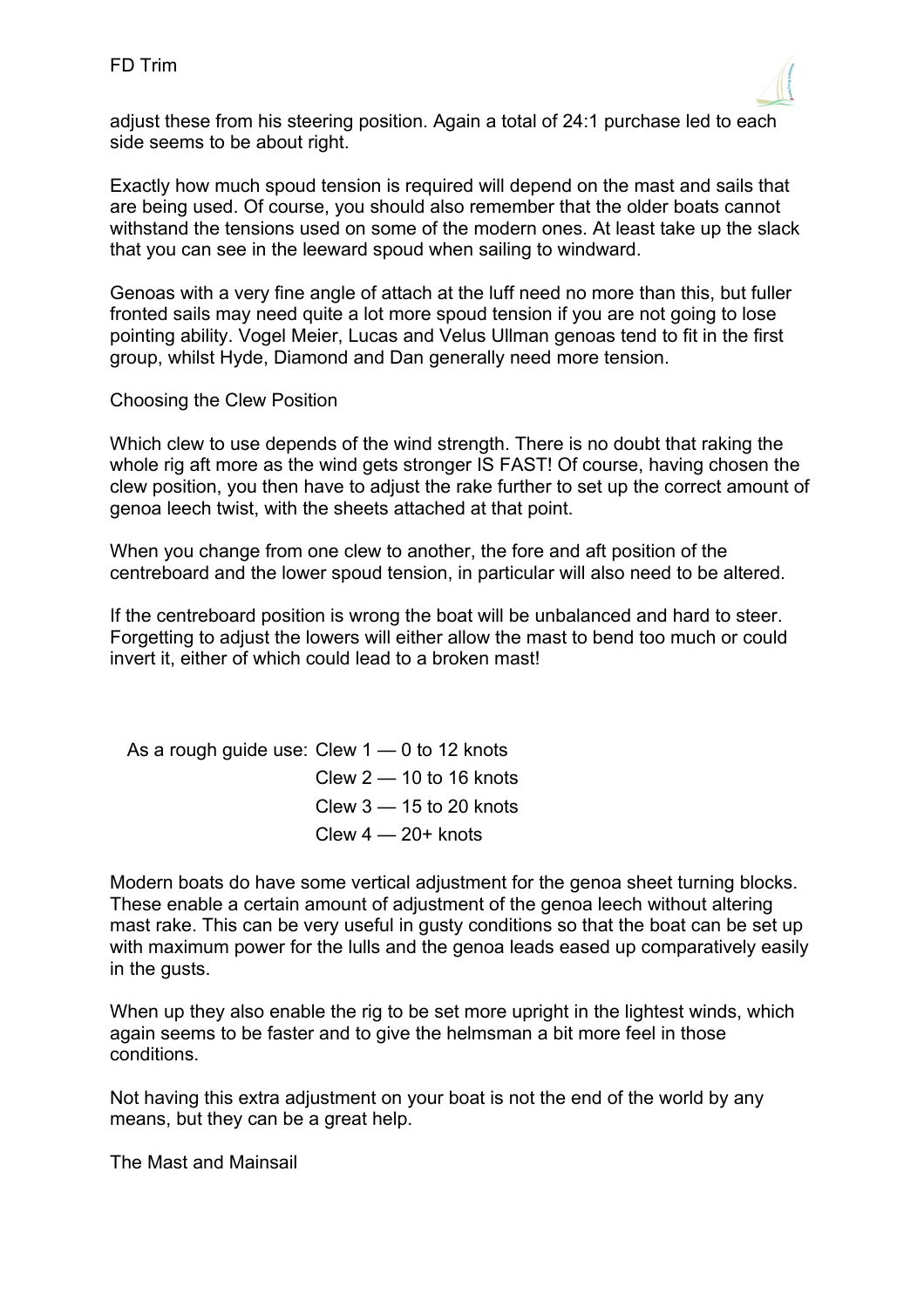

Like any dinghy, the FD's mast needs to be tuned to suit the mainsail you are using. However, with spreader adjustment and lower spouds which support the mast at gooseneck height, even quite flexible mast sections can be held pretty straight fore and aft if necessary. This has encalbed us to use one mainsail throughout the wind range where before a special heavy mainsail was needed to cope with the inevitable mast bend.

It is important to keep sideways mast bend to a minimum even in strong winds. The side bend is controlled by a combination of spreader length and spoud tension. The less rig tension you see, the longer spreaders you will need. The softer your mast section sideways, the more critical this combination of control will be, as it will bend more easily under the compression loads of the rig and be more difficult to keep "in" column"."

Keeping the mast straight fore and aft, especially with a flexible section, may make it prone to inversion due to the compression load of the spinnaker pole on the close reaches. This has led to the use of some basic prebending systems at decklevel which the helmsman can pull on for the reaching legs, or in very light airs when a little prebend can help the mainsail leech to open.

The Proctor Nimbus and Superspar M7 are the most flexible of the currently popular sections, and the Proctor E is a bit stiffer and the Superspar M5 the stiffest used in top competition these days. The Proctor Gamma is considered a bit of a tree trunk but will still be seen giving good service on some boats. There are also successful Z spar and Needlespar masts around but it is best to check exactly which section is being used.

You have probably realised that the lower spouds are very important in controlling the mast bend. You need at least 8:1 purchase on these, probably 12:1 is more common and easier to adjust in use.

The kicking strap or vang is not such a powerful control on the FD. This because FD sailors generally use the mainsheet to control mainsail twist when sailing to windward, playing the traveler continually. In these circumstances the vang is usually overridden by the mainsheet, but it is important downwind. 8:1 will do for the kicker but you need to be able to adjust it easily.

# Centreboard Position

As you change from using one clew position to another the rake changes the fore and aft position of the Centre of Effort of the rig quite dramatically. It is essential to move the Centre of Lateral resistance in order to balance this effect, and this means moving the Centreboard pivot fore and aft or raising the board, which pivots it further back.

Using Clew 1, the board needs to be as far aft as will allow it still to be raised into the box, or maybe 15mm further back. Changing to Clew 2, move the pivot aft 75- 100mm, Clew 3 90-150mm, above that rake the board aft to reduce the area as well. It is generally felt that the board need to go further aft in waves compared with flat water settings.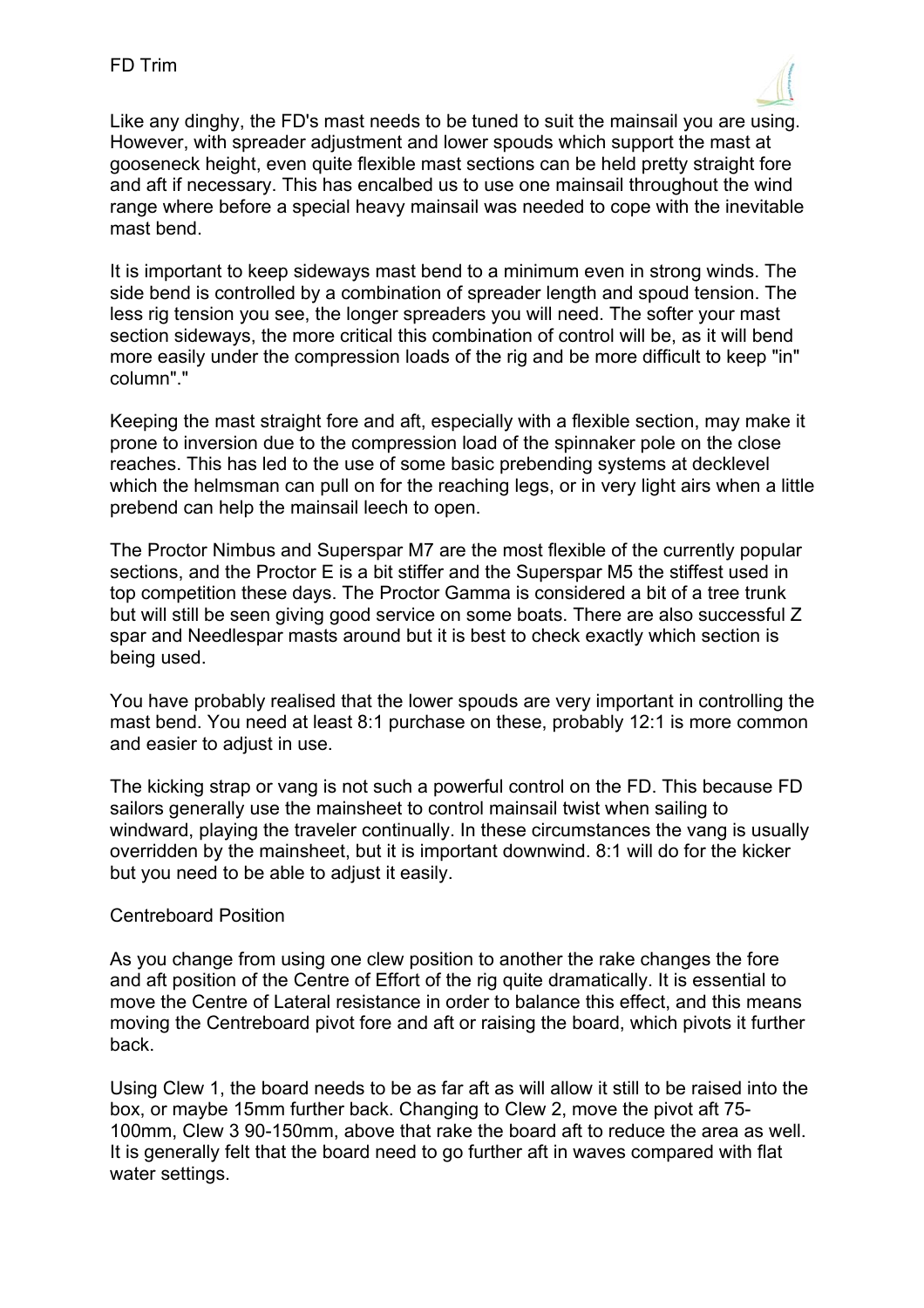

DO NOT FORGET to move the centreboard forward again before you go ashore, otherwise you cannot get it into the box and the boat or board or both will be damaged.

# **Summary**

We are now getting to the point where you can go out and practice setting the boat up for difference conditions. A turning partner is ideal, but you can usually sail against another boat before a race if you are out in the racing area good and early, (which of course you always are!).

In general, if you are pointing below other boats the genoa leech is possibly too open (too much rake); but if you can go high but are overpowered and slow the slot is too closed (mast too upright).

Other tips include watching for diagonal creased from mainsail clew to the lower part of the mast, which shows that the lowers are too slack.

So, here is the order for setting the boat up:

- 1. Choose clew position
- 2. Set course genoa halyard setting
- 3. Set approximate lowers tension (after launching)
- 4. Move centreboard aft if necessary
- 5. Take up slack in spouds sail to windward
- 6. Fine tune the genoa halyard
- 7. Tension spouds
- 8. Set mainsheet tension
- 9. Tension cunningham
- 10. Check lowers, centreboard position
- 11. GO VERY FAST
- 12. WIN (but most of all have lots of FUN!)

# WHICH SAIL TO USE

**Note from Webmaster** - This section was produced in 1993 and is published for the benefit of those with old sails and in the hope that an FD sailor or sailmaker(s) would like to spend some time updating this list for the benefit of FD sailors around the world. A larger spinnaker was introduced in 1993 and so the information relates to spinnakers pre the new rules.

Here is a detailed selection of sails from which you may select any number of combinations to power your Flying Dutchman. You too can become an expert quoting codes to friends in the bar!

| SAIL | <b>CODE PURPOSE</b> | <b>REMARKS</b>       |
|------|---------------------|----------------------|
| Dan  |                     |                      |
| Main | All round           | Needs Proctor/Z spar |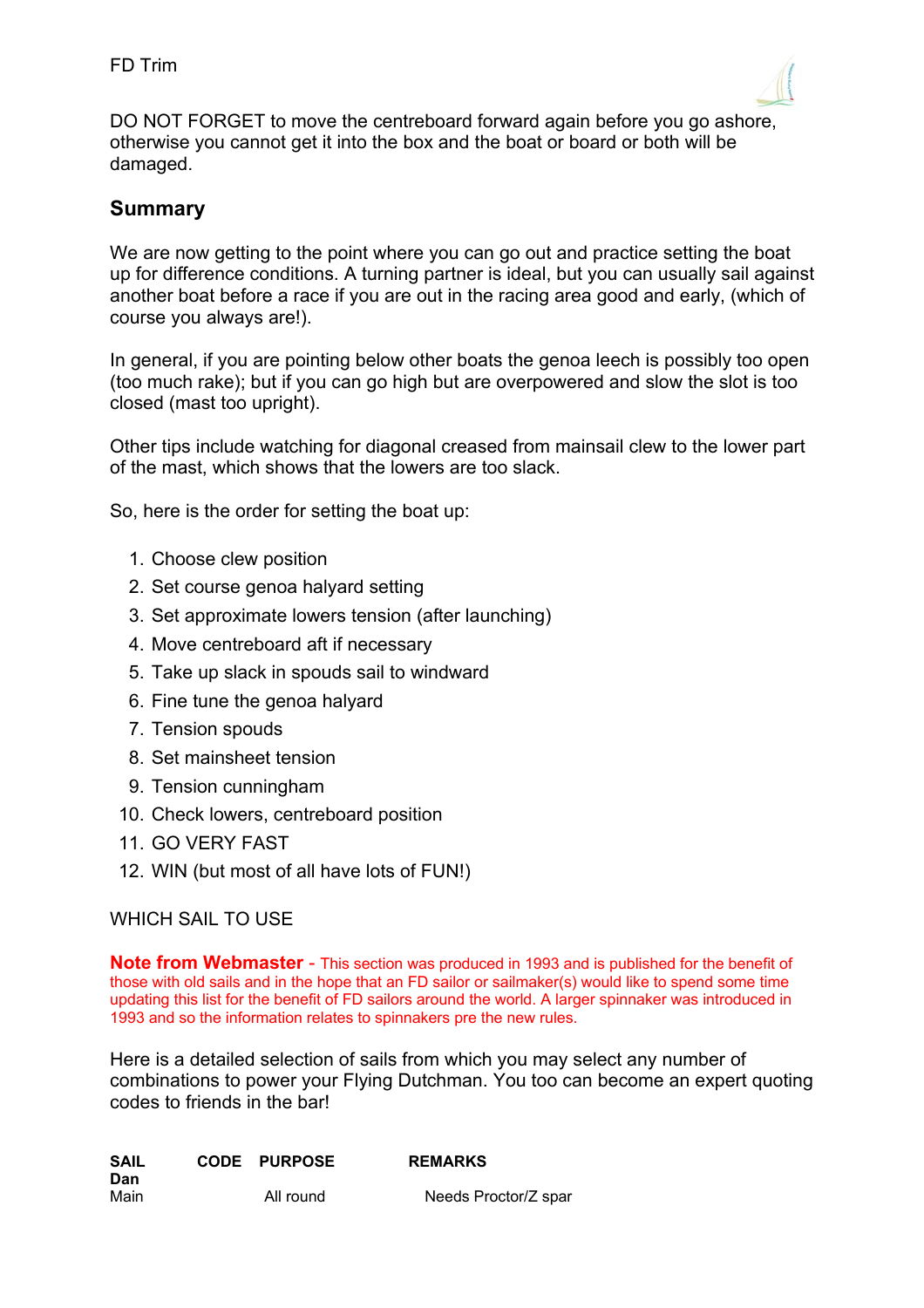| Genoa                           | $X-2$<br>$X-3$<br>$X-4$                                | <b>Bft 0-4</b><br><b>Bft 0-6</b><br><b>Bft 4+</b>                                                                | Good all rounder                                                                                                   |
|---------------------------------|--------------------------------------------------------|------------------------------------------------------------------------------------------------------------------|--------------------------------------------------------------------------------------------------------------------|
| Spinnaker                       |                                                        | All round                                                                                                        |                                                                                                                    |
| <b>Diamond</b><br>Main<br>Genoa | DMU 9/10<br><b>DG1-4</b><br><b>DG2-7</b>               | All round<br><b>Bft 0-4</b><br>Smooth water 3-6<br>Choopy sea Bft 4                                              | 10 is fuller than 9<br>Leech 5.3-5.05m 3 cringle<br>Leech 5.25-5.0m 3 cringle                                      |
| Spinnaker                       | DC <sub>3</sub>                                        | All round/reacher                                                                                                | Silicone finish                                                                                                    |
| <b>Hyde</b><br>Main             | $1.5C +$<br>2D                                         | All round/good gusts<br>Smooth water - all round                                                                 | Needs little trimming                                                                                              |
| Genoa                           | 2E<br>1A<br>1B<br>$1C+$<br>$1CR+$                      | Waves Bft 3+<br>Powerful/heavy crews<br><b>Bft 0-4</b><br><b>Bft 0-4</b><br>Bft 0-4 (min rake)<br><b>Bft 3-6</b> | Flat<br>Needs good mast control<br>Light cloth<br>3 cringles<br>3 cringles. Rake 4-18cm                            |
| "compensator"<br>Spinnaker      | 2H<br>2CR+ (4.5oz)                                     | Medium-heavy<br>2CR+ (3.8oz) Bft 3-6 Rake +<br>Bft 3-6 Rake+<br>2B Polyant<br>All round                          | Better than 1CR+, points+<br>Long laster in strong wind                                                            |
|                                 | <b>2B HST 22</b>                                       | All round<br>2B Stabilcote Light winds                                                                           | Not easy in chute                                                                                                  |
| North<br>Main<br>Genoa          | LM1<br>LM3 (Fogh)<br>MH2 (Fogh)                        | All round<br><b>Bft0-4</b><br>Bft 4+<br>K1 (Wagner) Max Bft 4<br>KRR(Wagner) All round                           | For Z Spar<br>Good in chop 3 cringles<br>Max rake, multi cringles<br>Normal rake, 3 cringles<br>Rake +, 2 cringles |
| Spinnaker                       | Tr rad light<br>M2 (Wagner)<br>Crosscut, good in chute | True radial (F) All round<br>Light winds<br>All round                                                            | .75 oz<br>Leeches .75oz, mid .50oz                                                                                 |
| <i>Manel Maier</i>              |                                                        |                                                                                                                  |                                                                                                                    |

#### **Vogel Meier**

| Main  | AB9Z | Light medium |
|-------|------|--------------|
|       | CD4  | Medium+      |
|       | P7   | All round    |
| Genoa | PLa  | All round    |
|       | l 1  | Light        |

## **Notes:**

Commonly codes remain the same although the sails may change over the years. For example a standard 1988 Code 2 genoa will not necessarily be the same as a standard 1992 Code 2 genoa. If you want the same sail as you had before specify "may 1990 code 1a".

## **Ideas for improving the buoyancy of boats with half double bottoms.**

These ideas have been incorporated into FD K327 as a result of many capsizes both on the sea and on inland waters where the boat inverted with the stern low in the water and the bow high, becoming even higher as the boat came through 90o to lie on its side.